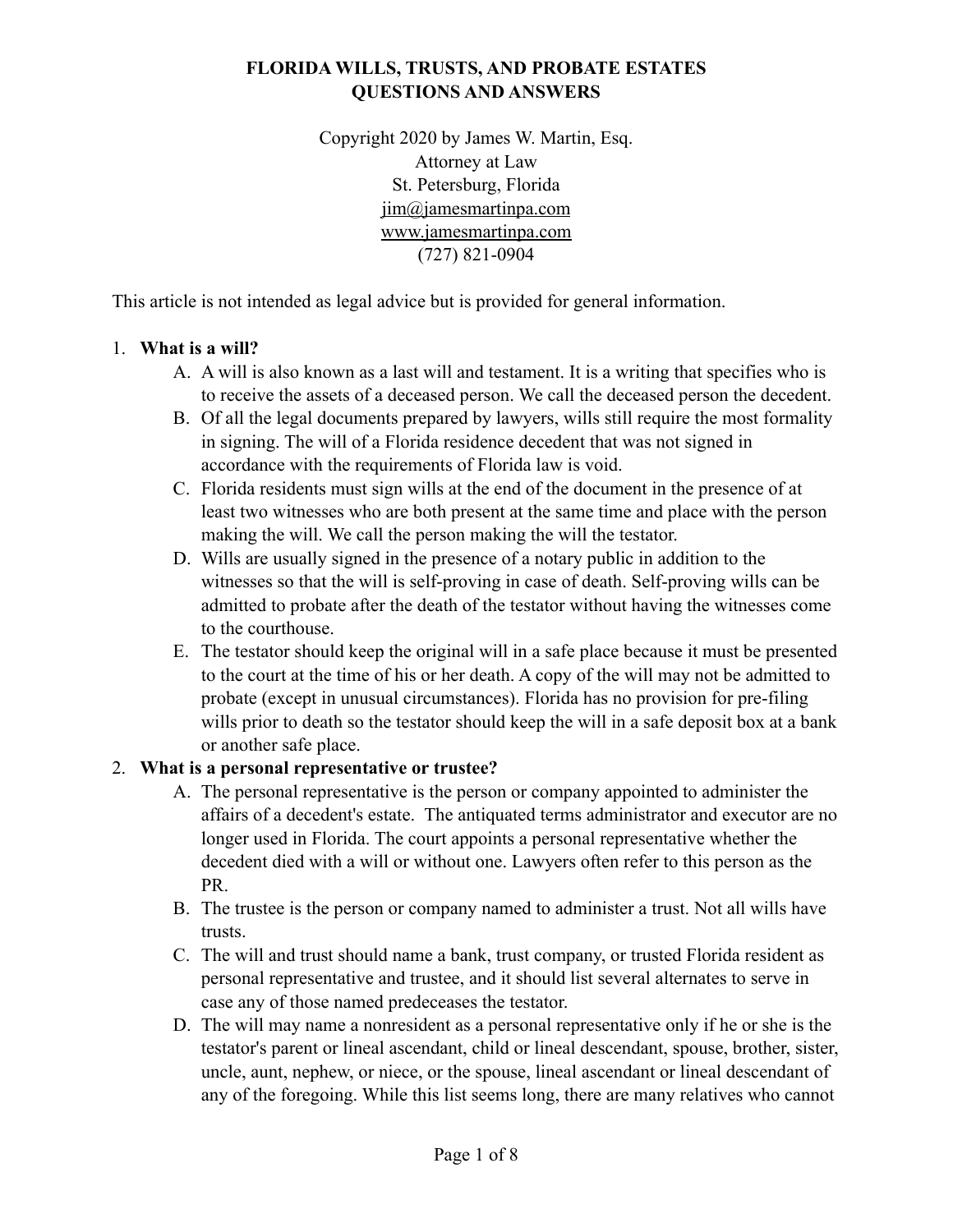serve as personal representatives in Florida unless they are Florida residents. For example, if a married couple names the husband's nonresident brother as personal representative of both their wills, Florida law allows the brother to serve as personal representative for the husband's estate but not for the wife's. Very few states still have this restriction, so there have been comments by lawyers suggesting that this law be changed. This restriction does not apply to trusts: a nonresident may serve as trustee of a trust in Florida.

## 3. **What is probate?**

- A. Florida law requires a probate court proceeding upon the death of an individual domiciled (permanently residing) in Florida or owning real property in Florida if the individual owns any assets. The probate proceeding is the law's way of assembling the decedent's assets, paying debts and taxes, and passing title to the decedent's beneficiaries.
- B. Many of the disadvantages of probate have been eliminated in Florida. For example, the inventory of assets owned by the decedent and the accounting of financial transactions are now sealed from public view, and probate proceedings for most estates must generally be completed within one year and are often completed within six months. Nevertheless, probate avoidance is still desirable in many cases and can be accomplished in a number of ways.

# 4. **What is a testate estate?**

- A. If a Florida resident dies with a will, he or she has died testate. The will names the personal representative and beneficiaries of the estate. Making a will is the means by which an individual determines the beneficiaries who will inherit his or her property at death and the personal representative who will be responsible for collecting the assets, paying claims and expenses, and distributing the assets.
- B. To be effective, a will must be filed with the probate court after the individual dies, a petition for administration must be filed, and an order admitting the will to probate must be entered by the court. Thus, the estates of persons who die with wills must be probated just the same as the estates of persons who die without wills. The only difference is that those with a will have the ability to name the beneficiaries who will receive their property at their death and to name who they prefer to be the personal representative.

### 5. **What is an intestate estate?**

- A. If a Florida resident dies without a will, he or she has died intestate. Because there is no will, the law specifies who will receive the decedent's assets, instead of the decedent's will specifying this.
- B. Generally speaking, the law of intestacy in Florida says that the following persons are entitled to receive the residuary (what is left after payment of claims, debts, taxes and expenses) of the probate assets of a Florida resident who dies without a will:
	- (1) If the decedent leaves a surviving spouse but no descendant (child, grandchild, etc.), then the surviving spouse is entitled to receive the residue.
	- (2) If the decedent leaves at least one descendant but no surviving spouse, then the descendants are entitled to receive the residue.
	- (3) If the decedent died before 10/1/11 and leaves a surviving spouse and one or more descendants, all of whom are descendants of both spouses, then the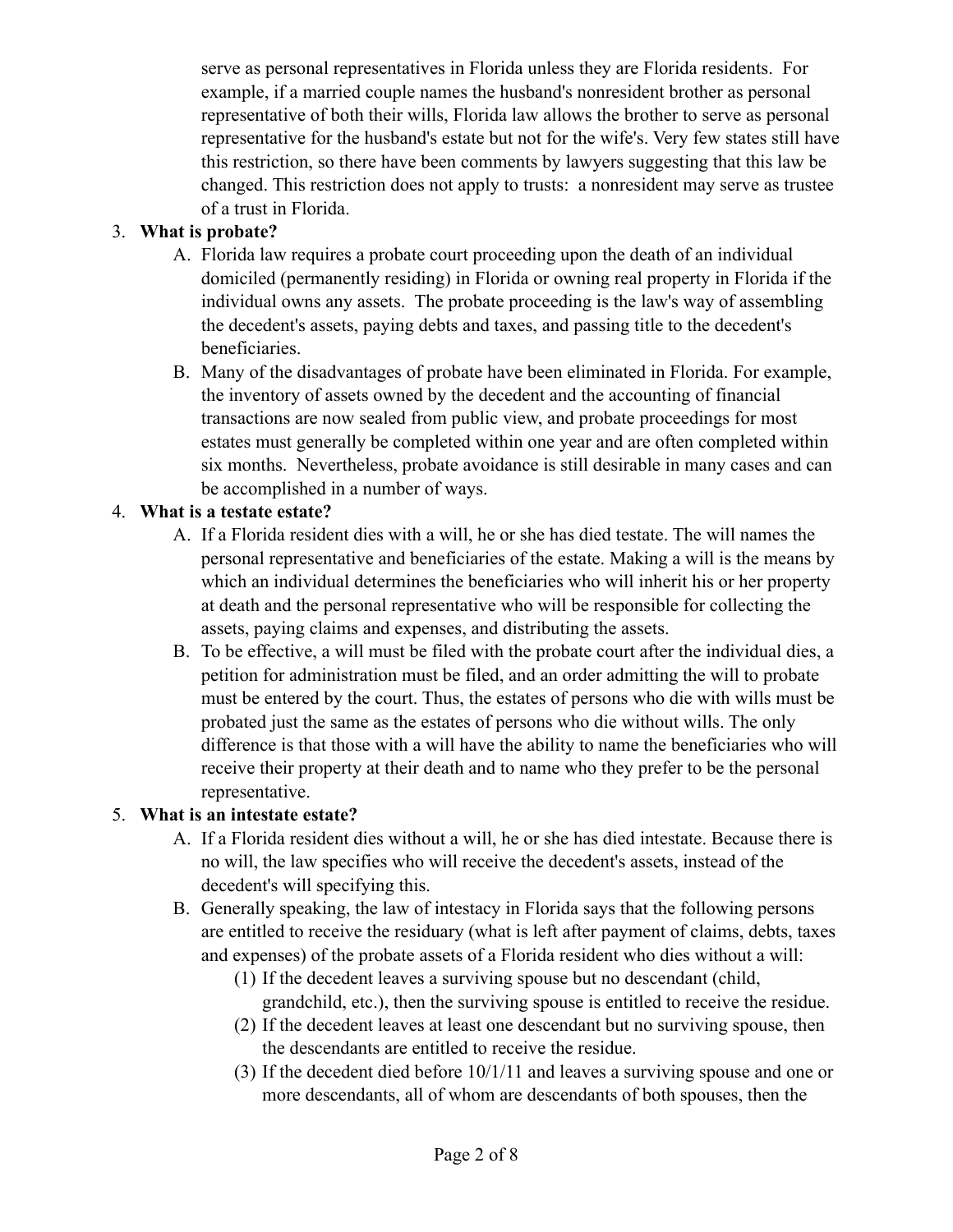surviving spouse is entitled to the first \$60,000 and one-half of the remaining residue, and the descendants share the other half.

- (4) If the decedent died on or after 10/1/11 and leaves a surviving spouse and one or more descendants, all of whom are descendants of both spouses, and if the surviving spouse has no other descendant, then the surviving spouse is entitled to receive all of the residue.
- (5) If the decedent leaves a surviving spouse and one or more descendants, one or more of whom are not descendants of both spouses, then the spouse is entitled to one-half of the residue and the descendants are entitled to the other half.
- C. Florida law provides that the surviving spouse is entitled to preference in being appointed the personal representative of an intestate estate. If there is no spouse, then a majority of the heirs may select the person entitled to preference. In any case, the court makes the final decision.
- D. Florida intestate estates commence with the heirs or creditors filing a petition for administration with the court asking for appointment of a personal representative.

## 6. **What is a revocable living trust and how does it avoid probate?**

- A. A revocable living trust is a writing that creates a form of ownership in which assets originally owned by the grantor of the trust are legally re-titled in the name of a trustee who manages the assets for the benefit of the trust's beneficiaries named in the writing.
- B. Creating a revocable living trust, also called an inter vivos trust or just a living trust, is the most effective means of avoiding probate and guardianship with respect to the trust's assets. It is safer than using joint ownership to avoid probate because the trustee named by the grantor does not personally own the assets of the trust, as is the case with joint property.
- C. Frequently, the living trust names the grantor as the initial trustee and initial beneficiary. This means that the grantor both manages the trust assets as trustee and is entitled to the benefit of the assets as beneficiary for life. However, instead of naming the grantor as the initial trustee, a grantor may name a bank, trust company or trusted individual as the initial trustee.
- D. The trust also lists the beneficiaries entitled to receive the assets when the grantor dies. This part of the trust is similar to a will's dispositive provisions (the paragraphs of a will that say who gets what). The trust also names who will be the successor trustee after the initial trustee dies or becomes incapacitated.
- E. A trust is created by signing a written trust agreement. The trust agreement would be prepared by a lawyer and signed by the person creating the trust (called the settlor or grantor). It must be signed with the same formality as a will, so it is usually signed when the will is signed.
- F. After the trust is created, assets of the grantor must be transferred to the trust. The trust avoids probate as to the assets conveyed to the trust because upon the grantor's death or incapacity the assets of the trust are owned by the trust and not by the grantor. Of course, assets which have not been transferred to the trust and which remain titled in the grantor's name at death are subject to probate after the grantor's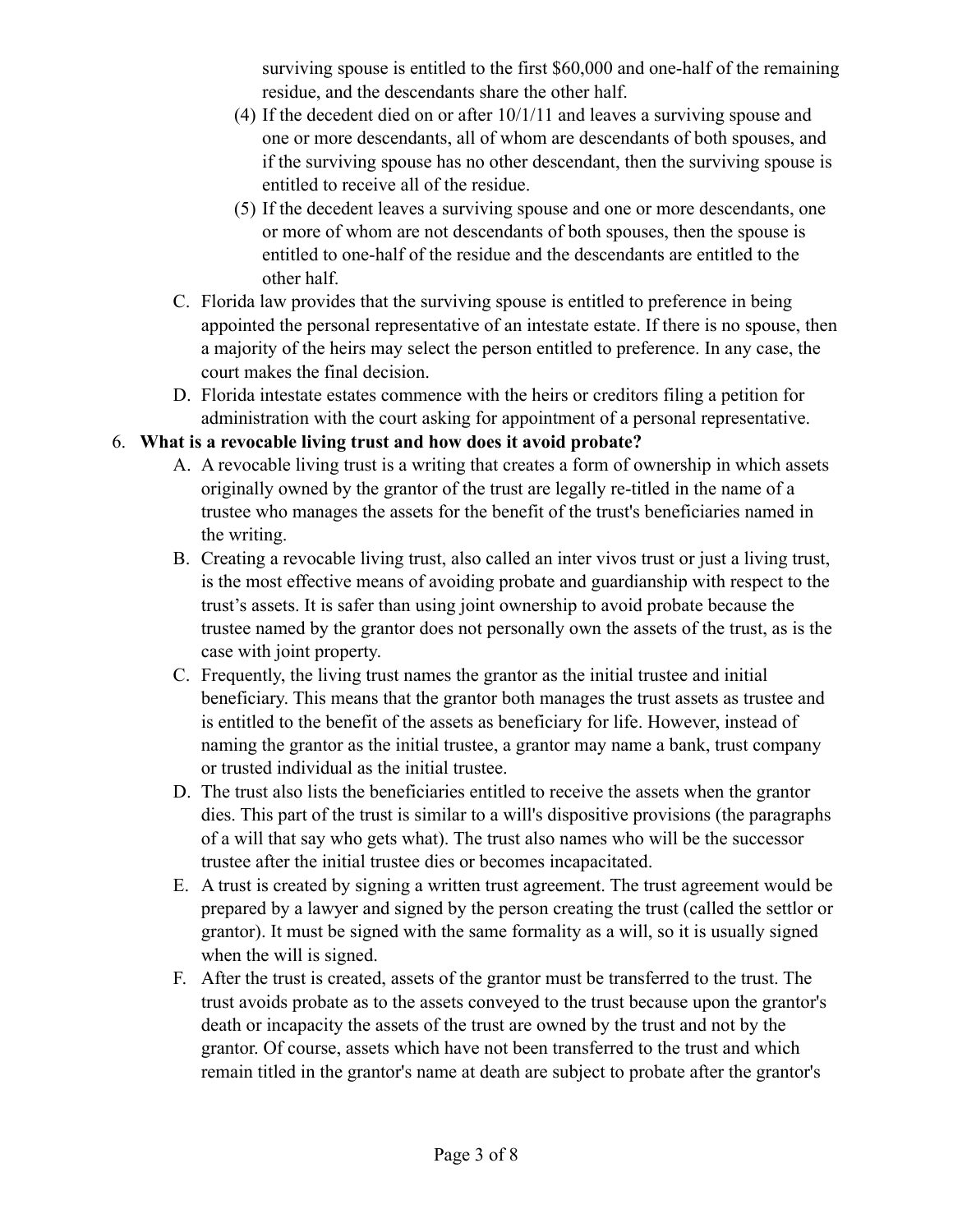death the same as they would be without a trust. Therefore, most assets should be placed in trust if probate and guardianship avoidance is the primary goal.

- G. However, special attention needs to be given to assets such as homestead, life insurance, annuities, IRAs, retirement accounts, and other assets that avoid probate on their own through valid death beneficiary designations or that may be exempt from claims of creditors or that may have adverse tax consequences if placed in trust. Therefore, legal and tax advice is necessary when funding a trust.
- H. In the early 1990's, Florida law governing trusts changed so that after the grantor dies the trustee named in the trust must file a notice of the existence of the trust (but not the terms of the trust) with the probate court. Creditors have two years to file claims, but this can be reduced to three months by filing a probate proceeding and publishing and serving notice to creditors. For that reason, it is advisable to open a probate proceeding for the purpose of administering the claims process upon the grantor's death, even when there is a living trust.

### 7. **What are joint tenancies?**

- A. Joint tenancies are any form of ownership involving more than one owner, such as joint tenancy with full rights of survivorship, tenancy in common, and tenants by the entirety. Joint tenancies may be held in many types of assets, including real estate, bank accounts, stocks, etc.
- B. Assets held jointly with full rights of survivorship pass automatically by operation of law to the surviving joint owners and do not require probate. Bank accounts, stocks, and mutual funds are frequently held as joint tenants with full rights of survivorship.
- C. It should be noted that joint assets held as tenants in common do not avoid probate. Assets in which an individual's name appears as a tenant in common must be probated.
- D. Assets held by a husband and wife as tenants by the entirety pass automatically by operation of law to the surviving spouse and do not require probate on the first death. In addition to probate avoidance, separate creditors of just one spouse cannot reach tenancy by the entirety property in Florida.
- E. One disadvantage of jointly-held property is that probate is not avoided when the last joint owner dies. Probate will be required upon the death of the last surviving joint owner.
- F. Another disadvantage of joint ownership is that it constitutes true ownership. This means that any joint owner can withdraw, sell or convey his or her interest in the asset without approval of the original owner and creditors of a joint owner can reach the joint owner's interest in the property (except for tenancies by the entirety in real property).
- G. Adding a child's name to a bank account as joint owner can constitute a gift to the child and can be problematic because the child's creditors could reach the asset. Similarly, the child's spouse could claim an interest in the assets jointly held with a child if the child divorces. Therefore, it is generally not advisable to add a child's name as joint owner of a bank account, house, or other asset.
- H. Another disadvantage of joint ownership is that it does not avoid a guardianship. For example, if a married couple owns a home and one of them becomes incapacitated, necessitating the sale of the home to pay medical bills, a guardianship may be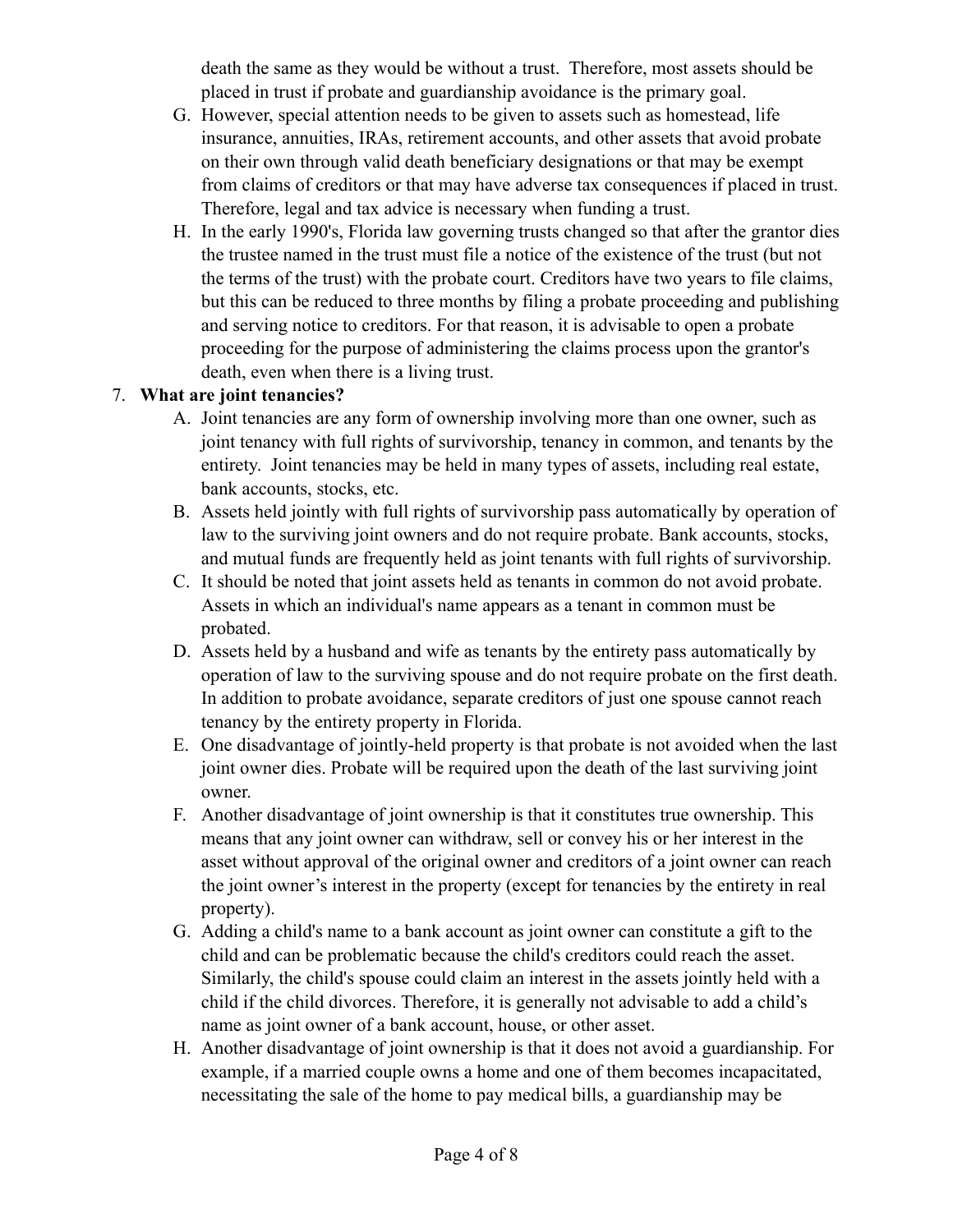required since one spouse alone cannot sign a deed conveying the home. A durable power of attorney might be used to convey the home, but not everyone has one.

I. These disadvantages of joint ownership have led Florida residents to create living trusts to avoid probate and to avoid the disadvantages of joint ownership.

# 8. **What is a bank account held "in trust for"?**

- A. Bank accounts that are set up "in trust for" named beneficiaries to whom the balance in the account shall be paid at death are called Totten trusts and do not require probate.
- B. A Totten trust account owner is allowed to make withdrawals from the account during his or her lifetime, which makes this trust different from other types of trusts.
- C. One disadvantage of a Totten trust is that if the beneficiary dies before the account owner dies, then probate will be required.
- D. Another disadvantage is that a Totten trust may avoid probate, but it will not avoid a guardianship and it is not a substitute for a power of attorney.
- E. The beneficiary cannot have any access to the account while the account owner is alive, even if the account owner is incapacitated and needs the beneficiary's assistance in withdrawing funds to pay medical bills. A guardianship or power of attorney would be required in that case.

# 9. **Do life insurance proceeds avoid probate?**

- A. Life insurance proceeds payable by valid death beneficiary designation to someone other than the insured's estate need not be probated.
- B. This does not mean that the proceeds avoid estate taxation. It just means that the proceeds are paid directly by the insurance company to the beneficiary without going through probate.

## 10. **Do IRA, 401(k), Pension, Profit Sharing and other retirement account proceeds avoid probate?**

- A. The owner of an individual retirement arrangement (IRA), 401(k), pension, profit sharing, and other retirement accounts may designate the beneficiary entitled to receive the account at his or her death by signing a written beneficiary designation.
- B. It is important to keep copies of these written beneficiary designations, as well as proof that the institutions received them and have them on file. If the owner dies and the institution claims it does not have a beneficiary designation, then the account would be a probate asset.
- C. The proceeds of the retirement account would then be paid directly to the beneficiary without going through probate. They are usually still subject to estate tax, and often income tax as well, so taxes might greatly dilute the value of these assets upon the owner's death.

# 11. **What is disinheritance?**

- A. Florida law does not require an individual to leave any property to anyone other than the surviving spouse. Thus, an individual can cause children and other relatives not to inherit anything (disinherit) by making a will that omits them.
- B. But, there are a few exceptions to this.

# 12. **What is elective share?**

A. Florida law provides that the surviving spouse is entitled to take an elective share in an amount equal to 30% of the elective estate.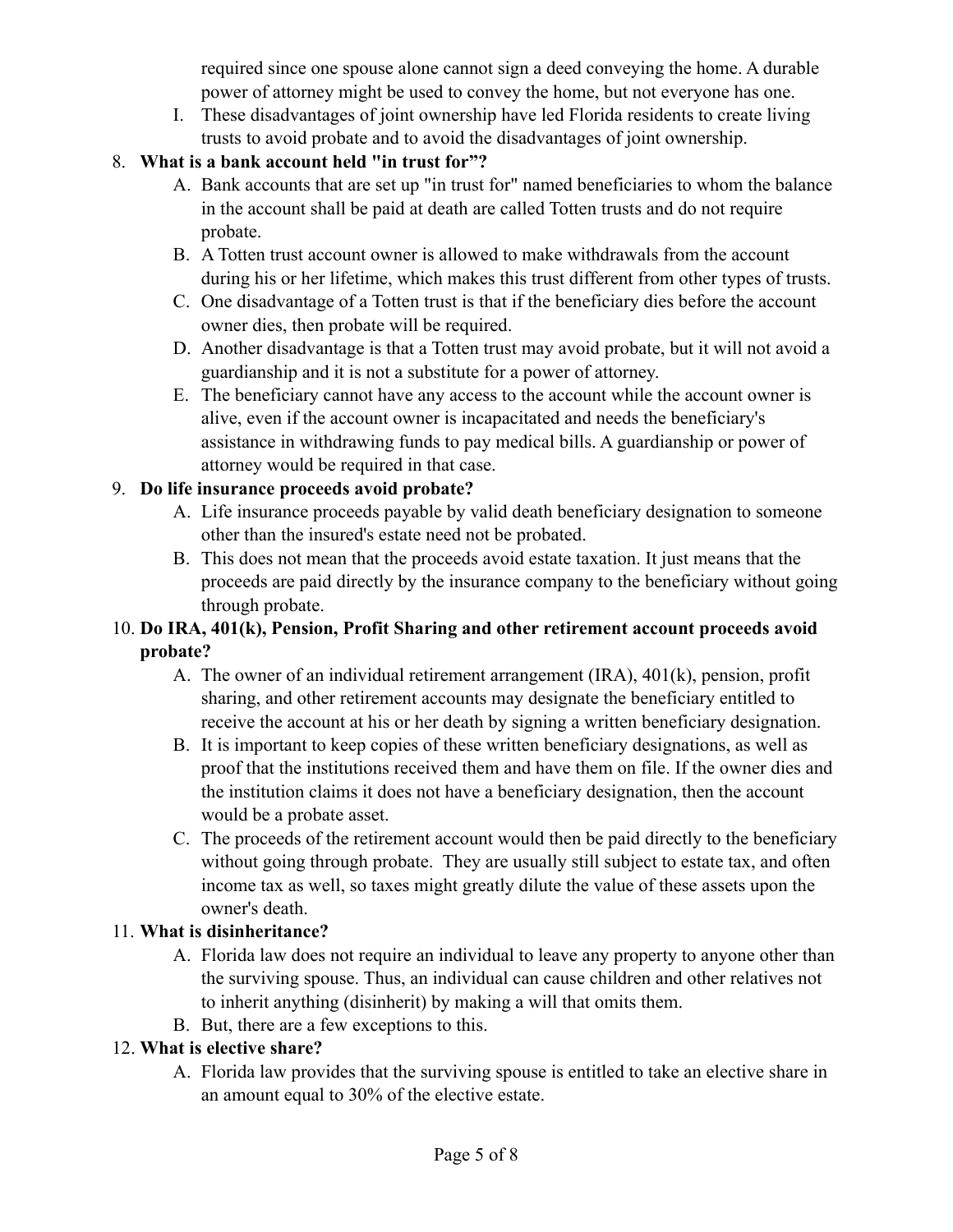B. The determination of what is meant by "elective estate" is a legal question best left to an attorney.

# 13. **How does homestead pass upon death?**

- A. Florida law provides that the decedent's homestead cannot be passed by will to anyone if the decedent is survived by a spouse or minor child, except that it can be passed to the spouse if there is no minor child.
- B. If the decedent leaves no will and is survived by a spouse and lineal descendants, the spouse receives a life estate and the lineal descendants receive the remainder.

# 14. **What is a pretermitted spouse or child?**

- A. If a Florida resident marries after making a will and the will does not provide for the spouse, the spouse is generally entitled to a share of the estate as a pretermitted spouse. This share is equal in value to the share the spouse would have received if the resident had died without a will. Thus, it is important to make a new will after getting married.
- B. Similarly, if a child is born to or adopted by a Florida resident after making a will and the will does not provide for the child, the child may be entitled to a share of the estate as a pretermitted child. This share is equal in value to the share that the child would have received if the resident had died without a will. Thus, it is important to make a new will after a child is born.

# 15. **What is exempt property of a decedent?**

- A. The following property of a deceased Florida resident is exempt from the claims of his or her creditors (except for persons having liens on these items): household furniture, furnishings and appliances in his or her usual place of abode up to a net value of \$20,000, two motor vehicles held in the decedent's name and regularly used by the decedent or his or her immediate family as their personal vehicles, and certain other property.
- B. Unless the decedent's will leaves the exempt property to others, the surviving spouse is entitled to the exempt property. If there is no surviving spouse, the decedent's children are entitled to it.

# 16. **What is a guardianship?**

- A. Guardianship is to the living what probate is to the deceased -- a court proceeding to oversee the rights and property of an individual who is unable to manage on his or her own.
- B. The court may appoint a guardian for a minor (someone under the age of 18 years). The minor's parents are often appointed guardians.
- C. The court will also appoint a guardian for a person who has been found to be incapacitated. Florida no longer uses the term incompetent to describe those who are unable, through mental or physical disability, to care for themselves or their property.
- D. Guardians must file many papers with the court and must follow many rules. The guardian must file annual accountings with the court, and the court must audit the accountings. These requirements are intended to protect the ward (minor or incapacitated person), but the expense and public nature of a guardianship can be counter-productive to the ward. For this reason, guardianship avoidance through the use of more effective estate planning techniques, such as living trusts, have become popular.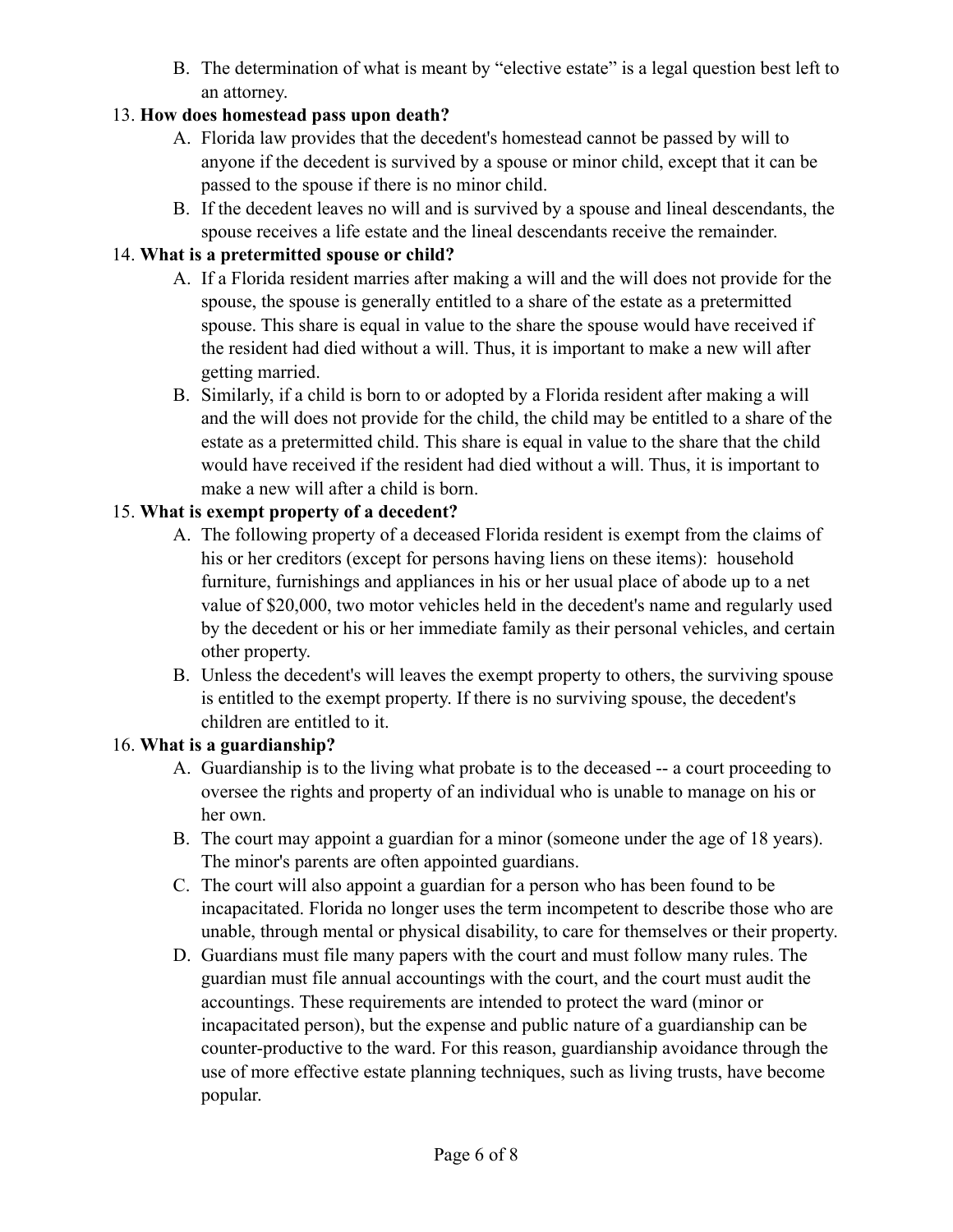### 17. **What is a durable power of attorney?**

- A. One person (the principal) may give another person (the agent or attorney in fact) the power to sign documents, write checks, convey real estate, and do other acts for him or her by signing a written power of attorney.
- B. Most powers of attorney cease to be effective when the principal becomes incapacitated. However, a durable power of attorney remains effective when the principal is incapacitated so the agent can continue to sign documents, write checks and do other acts for the principal. Thus, a durable power of attorney may avoid a guardianship.
- C. However, all powers of attorney cease when the principal dies, so a power of attorney will not avoid probate.
- D. Florida law no longer allows general powers of attorney so powers of attorney must specify in detail the powers that are granted.
- E. Florida also no longer allows springing powers of attorney

### 18. **What is a declaration of preneed guardian?**

- A. Florida law allows an individual to sign a declaration naming the persons, banks or trust companies the individual would prefer to act as guardian of the person and property in case the individual is determined to be incapacitated.
- B. Such a declaration of preneed guardian must be signed and filed with the Clerk of Court before becoming incapacitated.
- C. The law also allows a parent to name a guardian for his or her minor children by filing a declaration of preneed guardian for minor.

#### 19. **What is a health care surrogate or proxy?**

A. Florida allows an individual to name a health care surrogate to make health care decisions for the individual in case the individual is unable to make or communicate a choice regarding a particular health care decision. The law also allows a health care proxy to do this if no health care surrogate is named.

#### 20. **What is a living will?**

- A. Florida recognizes a living will which can be signed by a person to state whether or not his or her life should be artificially prolonged if he or she is incapacitated and has a terminal condition or end-stage condition or is in a persistent vegetative state and his or her physicians determine there is no reasonable medical probability of recovery. Many individuals state that they would not want life sustained in this situation so they sign a living will.
- B. Sometimes a living will is confused with a living trust. They are quite different legal documents. A living trust has to do with property; a living will has to do with health care.

#### 21. **How should motor vehicles be titled in Florida?**

- A. In Florida, everyone whose name appears on a vehicle title is legally responsible for the negligent acts of the driver. This is called the dangerous instrumentality doctrine.
- B. Therefore, in order to reduce the risk of liability for accidents arising out of motor vehicles, they should be titled in the name of the principal driver only. A husband should own his car, and a wife should own hers. Their cars should not be jointly owned. Children should own the cars they drive if they are over the age of eighteen  $(18)$  years.